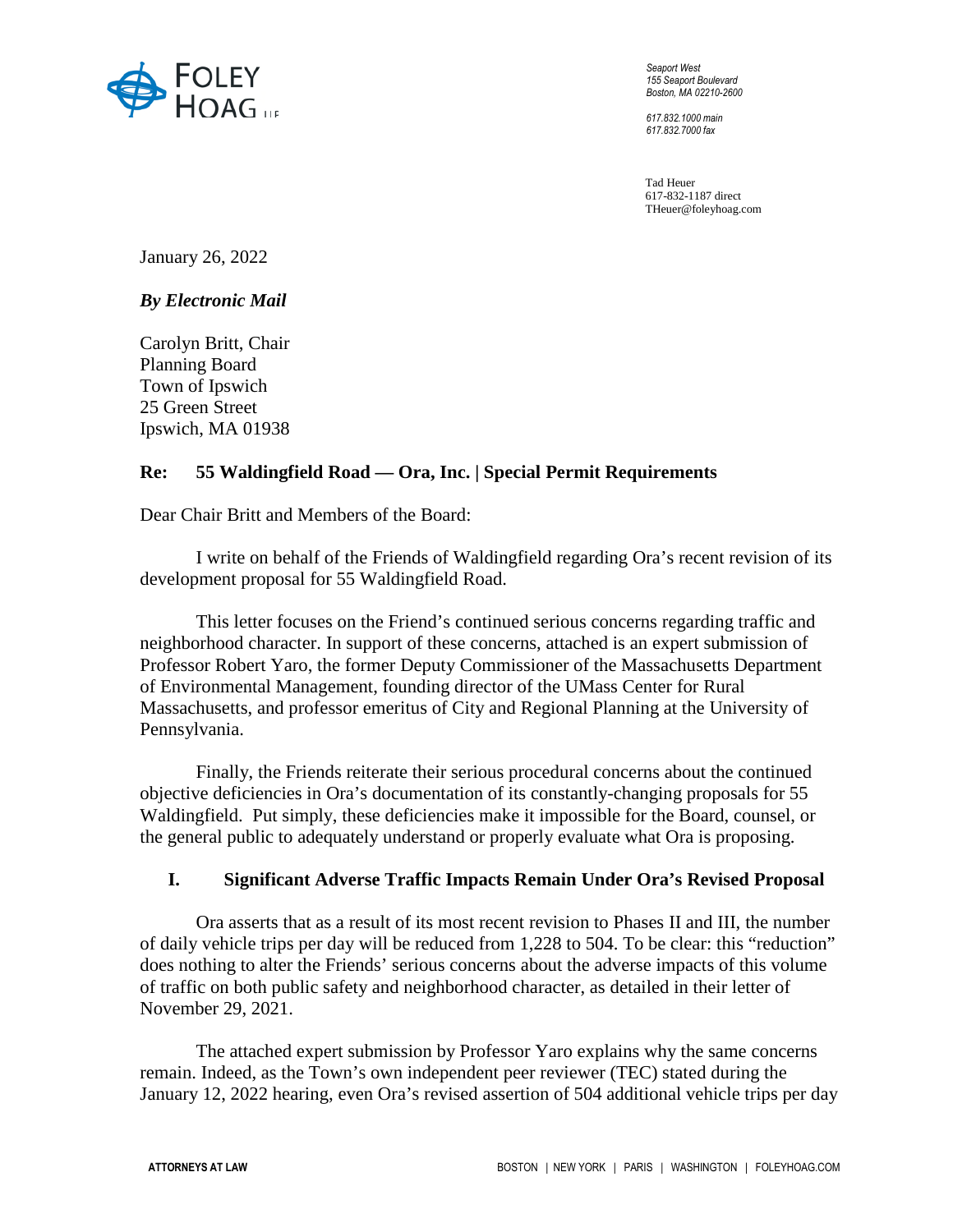#### Page 2

would, "*to a person who lives on that road, seem like a very significant increase in traffic*." The Friends concur, and reiterate the concerns detailed in their November 29, 2021 letter:

First, an increase from the current 6 vehicles per hour during the a.m. and p.m. peak period to the site, to between 60 and 63 projected peak hours trips to the site via Waldingfield Road, is a *1,000% or tenfold increase*. While Ora has characterized these increases as "negligible," neither adding 504 extra cars per day nor adding 1,200 extra cars per day to Waldingfield Road is "negligible" in any common sense usage of the word.

Second, GPI's traffic analyses continue to studiously refuse to address the broader impacts from a tenfold increase in vehicular traffic on the character and safety of this rural road for local residents, pedestrians, bicyclists and riders. GPI's most recent submission once again focuses on the largely irrelevant assertion that "increases in delay at all study area intersections are expected to be less than one second." *It is important to be crystal clear*: as Professor Yaro explains, the adverse impact on Waldingfield Road of a tenfold increase in additional trips comes not from impact of additional traffic on other drivers at its *intersections*. It comes from the adverse impact of such additional traffic on the many *non*automotive users of the Road *itself*.

The impact of a significant increase in automotive traffic volume on Waldingfield Road — compounded by the likely accompanying increase in vehicular speeds — will affirmatively discourage pedestrian, cyclists and equestrian users, due to the introduction of new and real safety concerns that are entirely absent today. Moreover, such safety concerns will only be exacerbated and compounded during the winter months, when snowbanks and snowpush further diminish the already narrow road width and increase the hazards present on Waldingfield Road for drivers and non-drivers alike.

Third, the special permit Ora seeks *is not limited to Ora's particular operational philosophy or Ora's currently proposed uses of the property*. A special permit runs with the land, not the owner. If approved, the special permit will authorize 72,000 square feet of Waldingfield to be used by *any owner* whose use meets the definition of "business offices" or "conference center".

As Professor Yaro explains, best land use planning practice is to review projects based upon the *maximum* possible intensity of use for the facility being requested, not the most optimistic *minimum* use asserted by the applicant. Nothing prevents the finished project from being sold to a new owner who wishes to utilize the property as a more traditional corporate headquarters, and elects to utilize or renovate the already-built 72,000 square feet more in accordance with the industry average of 200 square feet per office employee. Doing so would more than double (and potentially triple) the number of individuals on site, and increase traffic accordingly.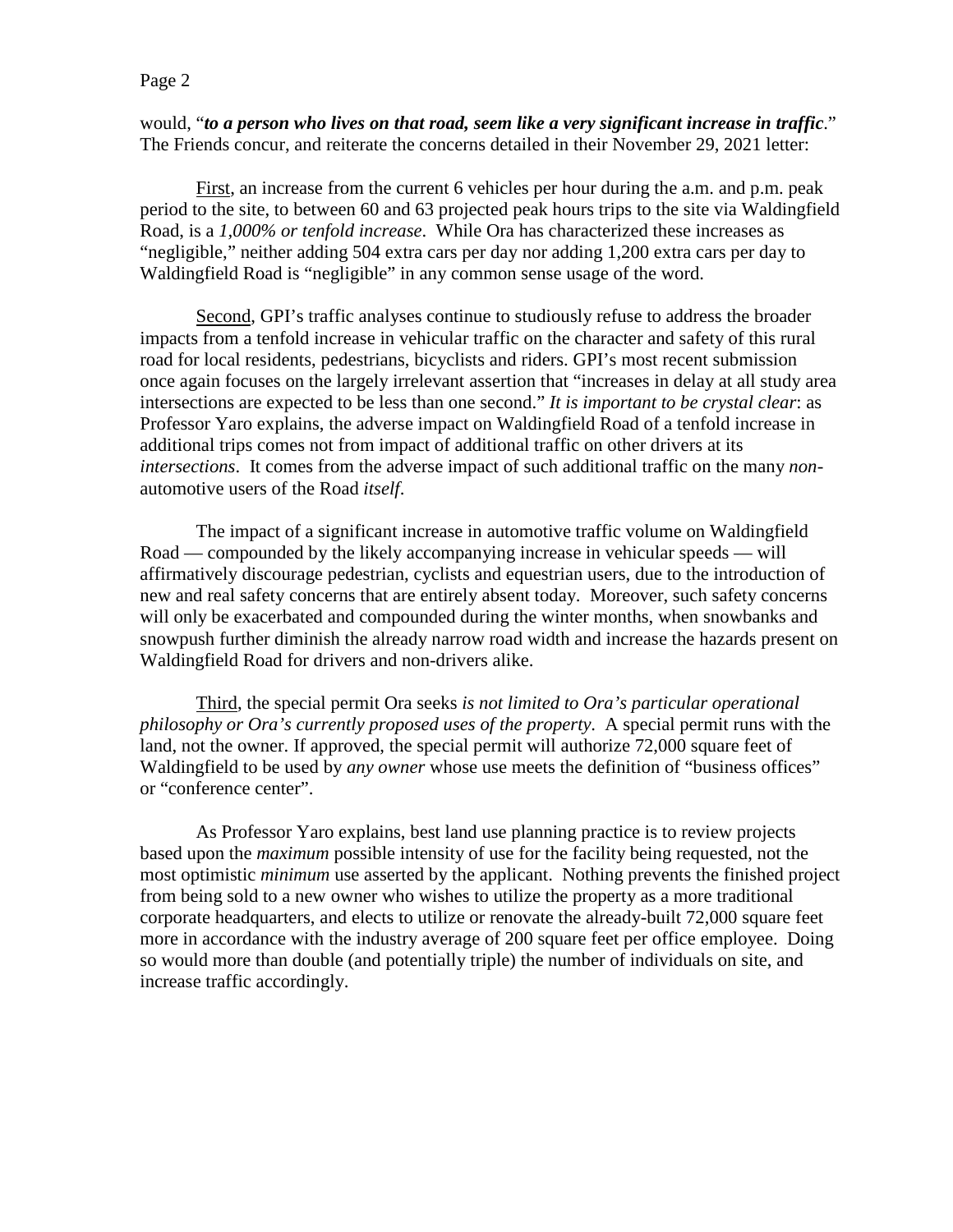# **II. Significant Adverse Impacts on Neighborhood Character Remain Under Ora's Proposal**

Professor Yaro's testimony highlights further serious concerns with Ora's proposal with respect to the key special permit criteria of compatibility with neighborhood character, noting the state and national historic significance of Waldingfield Road and its environs (including the fact that Waldingfield Road and its stone walls are affirmatively designated as contributing historic elements to the State Register of Historic Places-listed Appleton Farms). His testimony supplements the Friend's concerns regarding adverse impacts on neighborhood character, as detailed in their November 29 letter. Given that compatibility with neighborhood character is an express criteria for a special permit under the Protective Zoning Bylaw, the Friends fully expect that the Board will discuss and accept further public comment on this criteria at a subsequent public hearing.

Inexplicably, the Friends observe that Ora has failed to provide *any* explanation for why its project is compatible with neighborhood character, despite Section J.2.b. of the Protective Zoning Bylaw expressly requiring Ora to have submitted "sufficiently detailed, definite, and credible information" on this point *six months* ago, with its July 2021 application. Even more concerning is that Ora has still made no such submission despite being well aware of this requirement – slide 29 of its November 10, 2021 powerpoint presentation recites the Bylaw's special permit standards verbatim.

# **III. Ora's Frequently Changing Plans Have Not Been Accompanied By the Requisite Supporting Documentation**

While Ora has now revised its plans for Phase II and III and has submitted additional traffic comments, Ora has not submitted revised stormwater analyses for Phases II and III, making it impossible for the general public or the Board to evaluate those environmental impacts.

Nor, despite counsel stating orally at the January 12, 2022 hearing that "we are not asking you to approve anything more than Phase I, II, and III," has Ora actually applied for approval of anything other than *Phase I*.

Moreover, Ora has not agreed that its newly-revised three-phase 72,000 square foot plan will constitute the permanent maximum limit of development on the site. This should be of particular concern to the Board, given that up until only two weeks ago, Ora was insisting that it needed approval to develop *124,000* square feet on the site. The "incrementalist" approach to expanding on a Great Estates parcel far beyond what was originally sought is precisely what is occurring at present with New England Biolabs. The Friends encourage the Board to learn from that circumstance, rather than repeat it.

In short, it continues to remain unclear, more than six months after submission, the precise scope of what exactly Ora is seeking to have approved. It is exceptionally challenging for the public to properly and adequately evaluate Ora's proposal when Ora constantly changes that proposal so frequently — whether as to open space, building size, expected use,

### Page 3